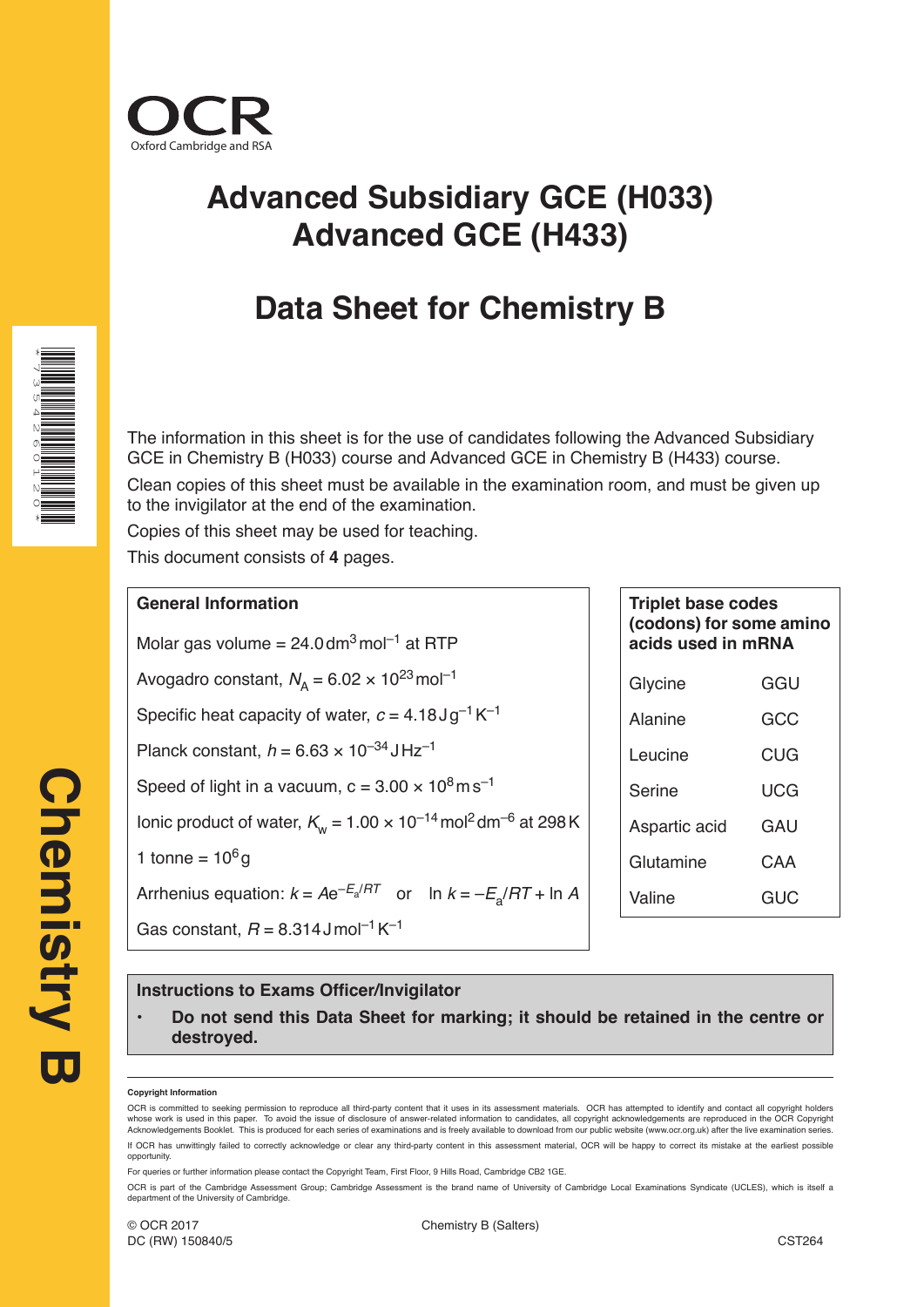| <b>Bond</b>         | Location                                         | Wavenumber/cm <sup>-1</sup>                    |
|---------------------|--------------------------------------------------|------------------------------------------------|
| $C-H$               | <b>Alkanes</b>                                   | 2850-2950                                      |
|                     | Alkenes, arenes                                  | 3000-3100                                      |
| $C-C$               | Alkanes                                          | 750-1100                                       |
| $C = C$             | <b>Alkenes</b>                                   | 1620-1680                                      |
| aromatic<br>$C = C$ | Arenes                                           | Several peaks in range<br>1450-1650 (variable) |
| $C = O$             | Aldehydes                                        | 1720-1740                                      |
|                     | Ketones                                          | 1705-1725                                      |
|                     | Carboxylic acids                                 | 1700-1725                                      |
|                     | <b>Esters</b>                                    | 1735-1750                                      |
|                     | Amides                                           | 1630-1700                                      |
|                     | Acyl chlorides<br>and acid anhydrides            | 1750-1820                                      |
| $C-O$               | Alcohols, ethers, esters<br>and carboxylic acids | 1000-1300                                      |
| $C=N$               | <b>Nitriles</b>                                  | 2220-2260                                      |
| $C - X$             | Fluoroalkanes                                    | 1000-1350                                      |
|                     | Chloroalkanes                                    | 600-800                                        |
|                     | <b>Bromoalkanes</b>                              | 500-600                                        |
| $O-H$               | Alcohols, phenols                                | 3200-3600 (broad)                              |
|                     | Carboxylic acids                                 | 2500-3300 (broad)                              |
| $N-H$               | <b>Primary amines</b>                            | 3300-3500                                      |
|                     | Amides                                           | ca. 3500                                       |

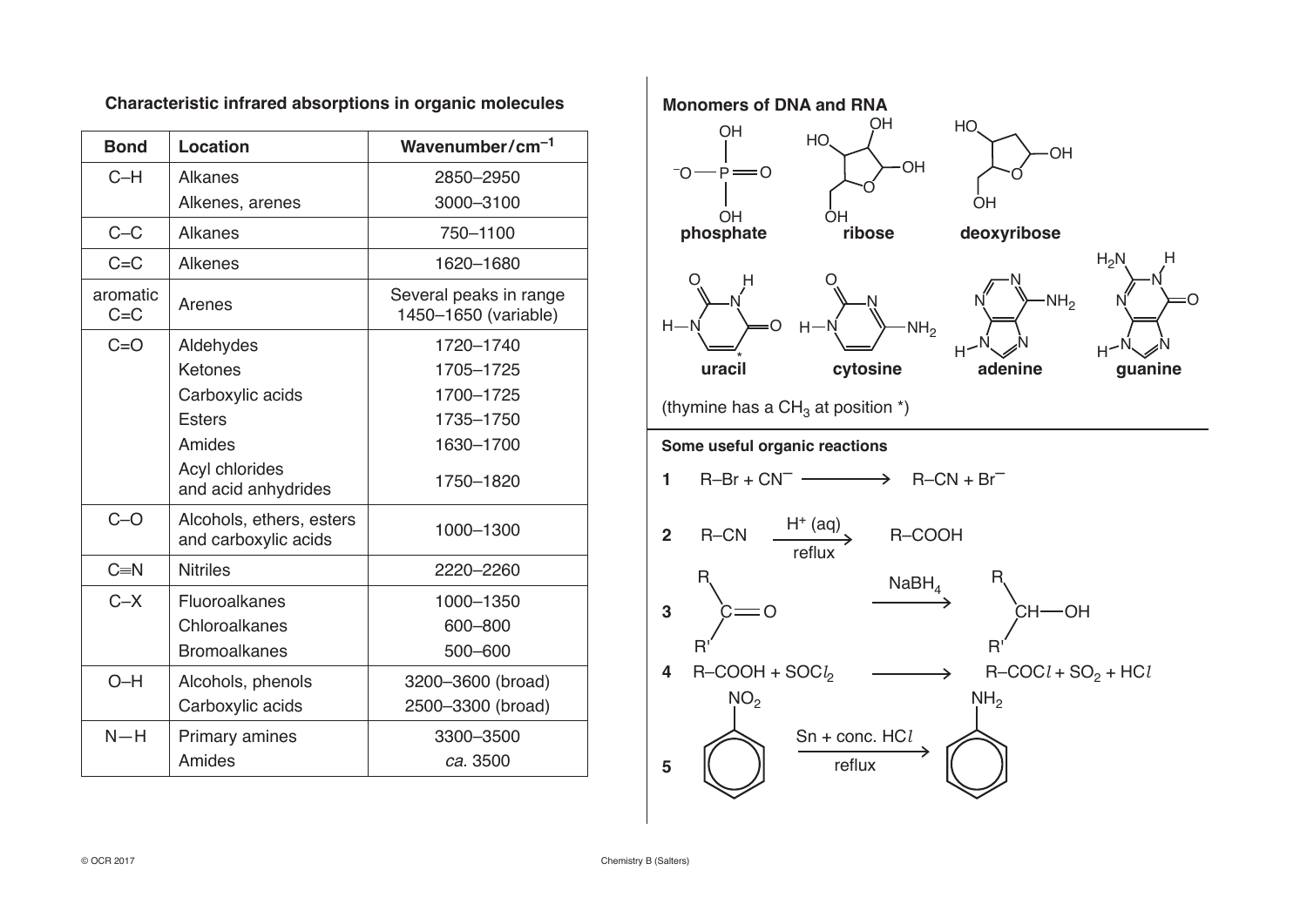**13C NMR chemical shifts relative to TMS**



**1H NMR chemical shifts relative to TMS**



Chemical shifts are variable and can vary depending on the solvent, concentration and substituents. As a result, shifts may be outside the ranges indicated above.

O**H** and N**H** chemical shifts are very variable and are often broad. Signals are not usually seen as split peaks.

Note that CH bonded to 'shifting groups' on either side, e.g. O–CH<sub>2</sub>–C=O, may be shifted more than indicated above.